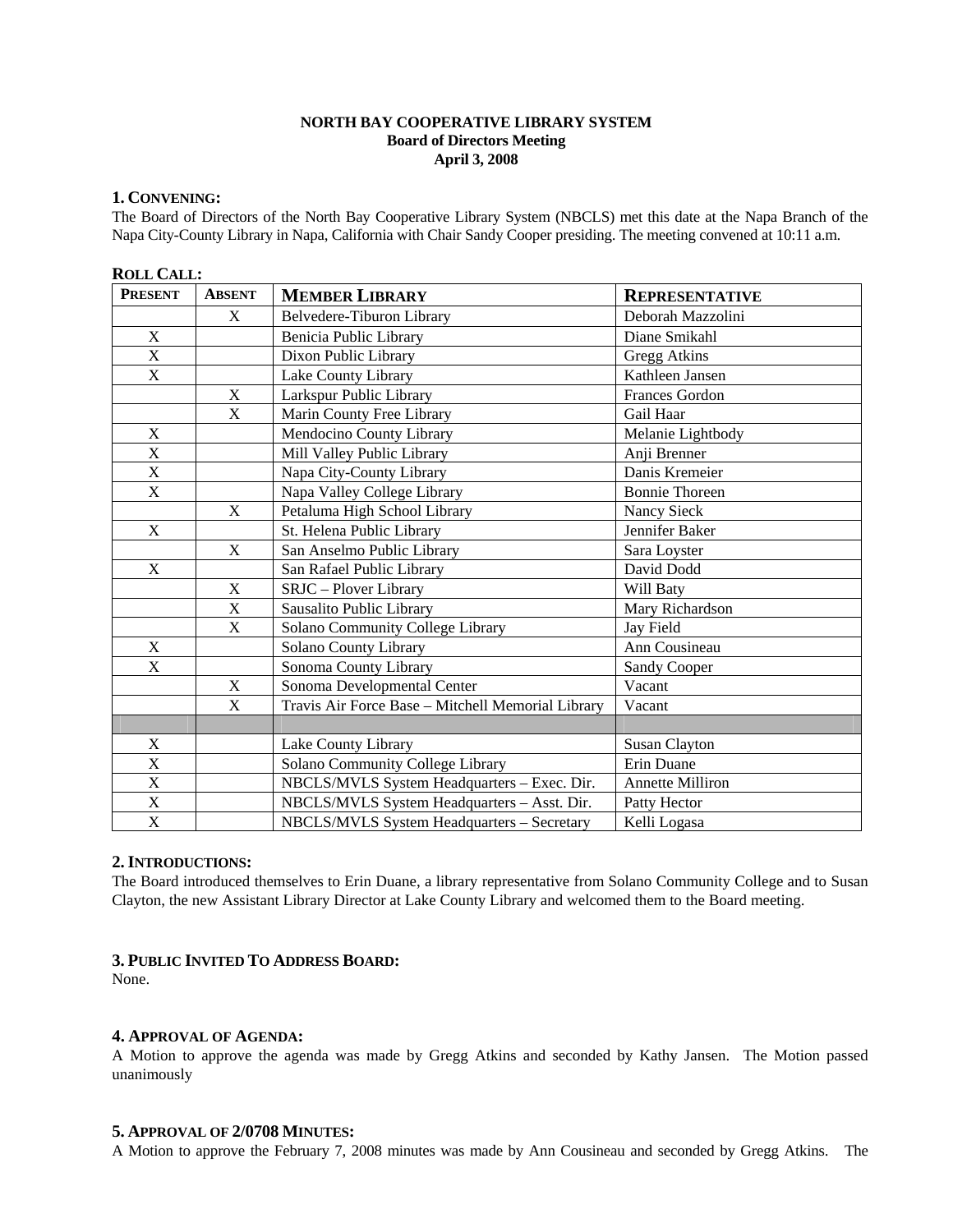**North Bay Cooperative Library System April 3, 2008 Page 2** 

Motion passed unanimously.

#### **6. APPROVAL OF CONSENT CALENDAR:**

No motion was needed. No action was necessary.

#### **7. CORRESPONDENCE:**

No correspondence.

### **8. PRELIMINARY BUDGET 2008/09:**

Ann Cousineau reported that the budget sub-committee met on March  $5<sup>th</sup>$  and reviewed the proposed 2008/09 budget. Part of their goal was to not use money from the reserves to balance the budget. Upon reviewing the budget, the committee honed in on the reference component and the three reference positions which focus on all aspects of reference. During the last Board meeting, it was approximated that NBCLC does 1,000 reference questions per year. That figure included questions from the PLS, MVLS, Black Gold and NSCLS reference contracts. NBCLS spends \$240,000 on the total reference component which equates to \$240 per question. NBCLS is projecting approximately \$5,500 in revenue from the reference contracts based on current activity. PLS and Black Gold use is significantly lower than projected. The Budget Committee recommends the Librarian I and Library Tech IV positions be eliminated and the employees in those positions be laid off. The savings for the two salaries and benefits would equal \$140,000. NBCLS will have a one–time cost of \$12,000 for medical benefits for the laid off staff. It was recommended that the Reference Coordinator position remain in the budget with the assumption that the position could handle 1,000 reference questions a year as well conduct the database negotiation that are required of that position. NBCLS will continue to use stringers to cover vacation/sick. Stringers are paid \$70/question and NBCLS charges \$90/question. Discussion ensued. The question breakdown is as follows: from July 1, 2007 to February 29, 2008, NBLCS had 311 questions, MVLS sent 107, NSCLS sent 94, Black Gold sent 28 and PLS sent 94. NBC receives \$94,055 in reference money from the State. If NBC farmed out 500 reference questions to MCLS at \$90/question, it would only cost NBC \$45,000. Discussion ensued.

It was noted that approximately 20% of reference requests are for sheet music and that NBCLS might want to ask InfoPeople to hold a workshop to train member library staff on how to locate sheet music. It was suggested that NBCLS might contract with LAPL for this type of reference.

David Dodd asked why NBCLS maintained a \$500,000 cash reserve. Ms. Milliron explained that according to the NBC MOU, the system is required to pay for retirees' health insurance for life. As part of the FY 2007/08 audit, NBCLS will arrange to have an actuarial study done for to get a projected cost. Discussion ensued.

Ms. Milliron reported that since contracting with NBCLS for reference question handling, MVLS and NSCLS have redirected their reference money the following ways:

MVLS purchased a \$26,000 shared database, spent \$37,000 on staff training for their library staff by contracting with InfoPeople and allotted a minimum of \$1,000 to each public library to use individually for library staff training. Ms. Milliron reported that MVLS would be willing to partner with NBCLS on these workshops and try to select a middle ground location for both systems. Danis Kreimeier discussed using Graniqus (sp) as a workshop training tool. NSCLS purchased \$56,000 in electronic materials. Both systems are spending only CLSA funds on reference activities. No local funds are being added.

Ms. Kreimeier asked NBCLS was receiving less reference questions as a result of the training the systems are receiving through workshops, etc. Ms. Milliron reported that she felt this was the case and that the training has been going on for  $1\frac{1}{2}$  to 2 years.

It was noted that the budget really sparked the discussion on need to lay off system staff but that the Board does need to look long term at where NBC is going. NBCLS is overstaffed in reference and that by having a budget shortfall, the Board was forced to take action. This would have eventually happened anyway, but it was noted that if the State does change reference, it wouldn't put NBC in a worse position. Diane Smikahl noted that this was the Board's chance to do something and Bonnie Thoreen observed that some changes probably should have been made a while back. Kathy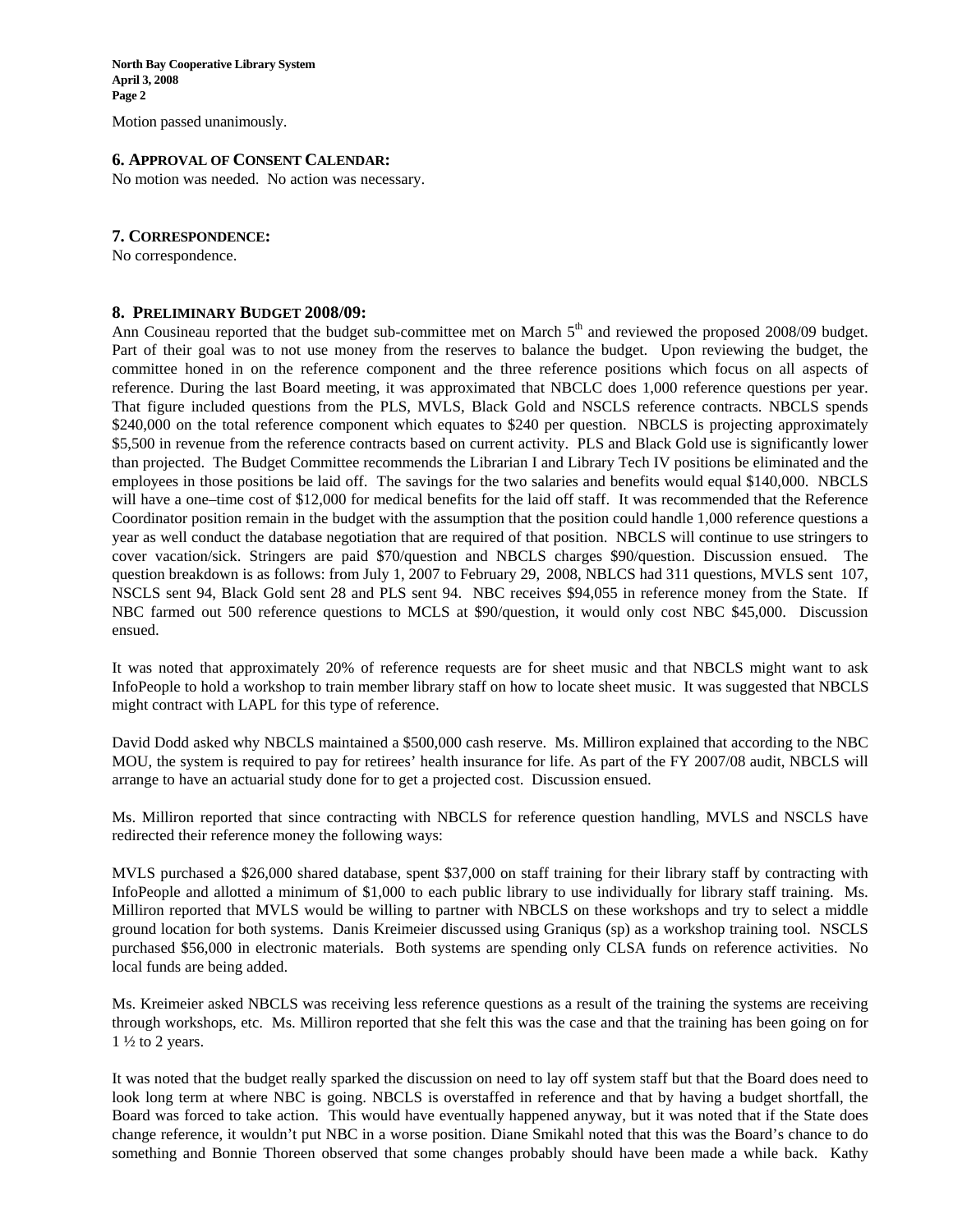Jansen reminded the Board that there is a human aspect to this and that real people are going to be laid off. The Board agreed that the reference component appeared top heavy in the overall equation. It was noted that with the reduction in reference staff, the question turnaround time may be affected. The Board stressed that any change to system reference should be invisible to the patron. Discussion ensued.

The duties of the two reference positions in the proposed layoff were discussed. The Librarian I is 50% SuperSearch manager and 50% reference and it was noted that that employee could be retained as a part-time employee if SuperSearch wasn't eliminated. If a new ILL product is purchased, a consultant/trainer will be needed to train library staff. A Network Administrator could offer training and support plus assistance with new projects. It as noted that one of the staff members in the proposed layoff does have the skills to do training. Discussion ensued.

The committee also reviewed the SuperSearch cost and recommends that the program be dropped. NBCLS and it's members have been paying for SuperSearch for years and no new product has been delivered. Ms. Milliron noted that there is already \$41,000 in the equipment reserves for a new ILL product and another \$20,000 will also be placed in it this year. Discussion was held on the implications for local library staff if SuperSearch is dropped.

The sub-committee also recommended that NBCLS look for a new headquarters space. The current location is 1400 sq. ft. and Ms. Milliron was directed to look for office space of at least 2000 sq. ft. She reported that the current price for office space is \$1.66/sq. ft. and that is full service. It was noted that more space in the current location will become available with the two reference positions being eliminated.

Ms. Cousineau also noted that as the merge with MVLS approaches, the Board should review it's role of system headquarters. The Board agreed that they should review what other system headquarters offer to their libraries with the thought that MVLS will be merging next fiscal year and NSCLS might merge as well. Patty Hector suggested to the sub-committee that the small rural libraries might like to contract for IT services. Consultant services for members, strategic, space planning, etc., would also be another area of interest. A training facilitator was also suggested. Ms. Milliron reported that she had made preliminary arrangements with Jeanne Goodrich to conduct a desk audit of system headquarters. Sandy Cooper reported Ms. Goodrich is also working with Sonoma County Library and that she has talked with Ms. Goodrich about determining what her internal staff are really doing; what type of reference questions they are answering as opposed to what is being reported. Discussion ensued.

Ms. Milliron passed out a new budget that was based on the sub-committee's proposed changes. The Board discussed the Budget Sub-committee's recommendations.

 $1<sup>st</sup>$  recommendation - SuperSearch It was noted that the libraries do get some benefit from it. The resource sharing convocation is being held on April  $17<sup>th</sup>$  and the Board can put off making any decision regarding SuperSearch until after the convocation. SuperSearch costs were discussed. Solano, Sonoma, Napa and Marin are the biggest contributors to the SuperSearch fees. Solano and Sonoma Counties pay \$50,000 while Marin County and Napa City County pay \$15,000. That money could go towards the purchase of a new ILL product. Ms. Jansen reported that Lake County would be willing to continue to pay toward the reserve for a new product but it would need to be introduced sooner rather than later. Ms. Milliron noted that \$89,000 of SuperSearch money was placed in the equipment reserve line item in the budget.

 $2<sup>nd</sup>$  recommendation – space for NBCLS headquarters Ms. Milliron reported that the lease is up in December 2008 and that since NBCLS has been in the current location for 13 years, she might ask if the lease could be changed to year to year. One thing to think about as NBC merges with other systems, is the headquarters location. It was noted that as things become more virtual, it really doesn't matter where the system headquarters is located. Ms. Milliron spoke with a realtor regarding a similar amount of office space for maybe \$1.50/sq ft., full service and they stated that there wasn't a lot available right now. The realtor suggested that NBCLS might be able sub-let office space. It was suggested that the office could move closer to a freeway exit and should have a meeting space. If the two reference positions are laid off, that office could be used for a meeting room and/or additional office space. There is no savings to be had moving system headquarters or remaining in the current location.

 $3<sup>rd</sup>$  recommendation – desk audit with Jeanne Goodrich Ms. Goodrich will perform the desk audit for \$2,500, which will include her travel expenses. She will review the five system positions and will review the three reference positions first. This will give the new Account Clerk and the Administrative Assistant time to perform their new job duties before auditing their new jobs. It was noted that the new Account Clerk also has records management experience. It was asked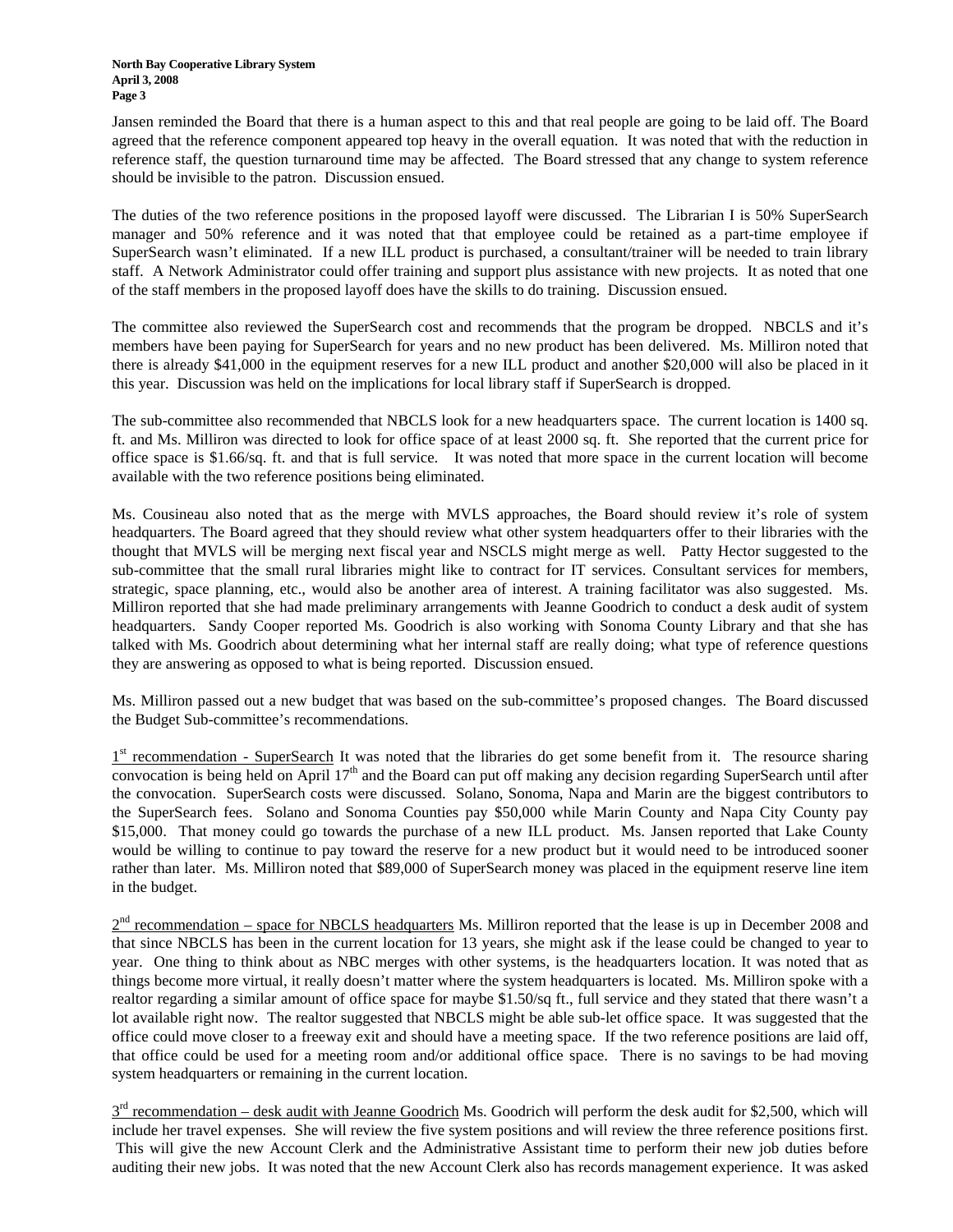if NBCLS needs more knowledgeable business staff with a robust financial capability if we merge with two other systems. Discussion ensued. The Board agreed with the Budget Sub-committee's recommendation to have Annette Milliron move forward to hire Jeanne Goodrich to perform the job audit.

It was noted that the System is in a time of transition and the Board needs to work with new partners to change assumptions of what the System should do and where we want to move it.

A Motion to adopt the proposed budget was moved by Bonnie Thoreen and seconded by Kathy Jansen. The Motion passed unanimously.

In summation, NBCLS will proceed with the lay off of the Librarian I and Library Tech IV positions, will revisit SuperSearch after the resource sharing convocation in April, and will place the moving of system headquarters on hold.

Bonnie Thoreen thanked the Budget sub-committee and stated that they made the Board's job easier in making decisions as the sub-committee did all of the hard work.

## **9. JOINT STEERING COMMITTEE MEETING:**

Ms. Milliron reported that NBCLS is paying for an attorney and that at their last Council meeting, MVLS voted to merge with NBCLS and contribute up to \$25,000 to hire a consultant to help move the process along. MVLS recommended we contract with Liz Gibson to help write a strategic plan but she's not available. The State Library informed NBCLS that we have until July to get this process in place as the State Board is meeting in August. Ms. Milliron has contacted the attorney, sent all JPA materials and communicated what the Systems would like to accomplish. The initial response from the attorney is that NBCLS should stay a JPA and then libraries could join via contract. After much discussion, the NSCLS Council voted to contribute up to \$15,000. NSCLS may need one more year before they are ready to merge. It was noted that for them to merge, more concrete concepts might need to be presented to them before they commit.

In August, the State Board will need a letter with a resolution from each of the governing councils stating their wish to merge effective July 1, 2009. Ms. Milliron will check with Tom Anderson to find out if the resolution should come from each Council or from each library's governing board. She noted that Tom Anderson said there might be some State money available to help with attorney and consultant fees for the merger.

It was noted that the system needs to hire a "nuts and bolts" type of consultant that is knowledgeable of each system's various issues. It was recommended that Ms. Milliron speak with Jeanne Goodrich as she is detail oriented, can think strategically, knows California library systems and has worked with various NBC directors. She also has worked for PLS. Ms. Milliron will check with Ms. Goodrich to see if she is available. She will also check with the State Library to see if they know of anyone that they could recommend. Colleen Foster, the former director of Stockton-San Joaquin County was also noted as a possibility.

Ms. Milliron stated that the systems are making progress and that money has been allocated. The next joint steering committee meeting will be held in Redding on May  $16<sup>th</sup>$ . A block of rooms has been reserved at the Oxford Suites in Redding. The State will reimburse participants for mileage, meals and room.

## **10. RESOURCE SHARING CONVOCATION:**

Ms. Milliron reported that Triple I will attend the convocation but that TLC/CARL is vacillating because they don't really have a product to demonstrate and wouldn't be able to say when they could deliver it. OCLC, Sirsi and Autographics have each donated \$500 to help underwrite the workshop expenses. Open Source vendors were not invited to the convocation as Ms. Milliron felt the group would like to view products that are well established and working. Discussion ensued.

## **11. BOARD MEMBER ITEMS:**

Bonnie Thoreen reported that Napa Valley College is experiencing budget problems. She noted that it won't affect this year, but will definitely affect next year. The library is expecting the bid for their new library building to come in May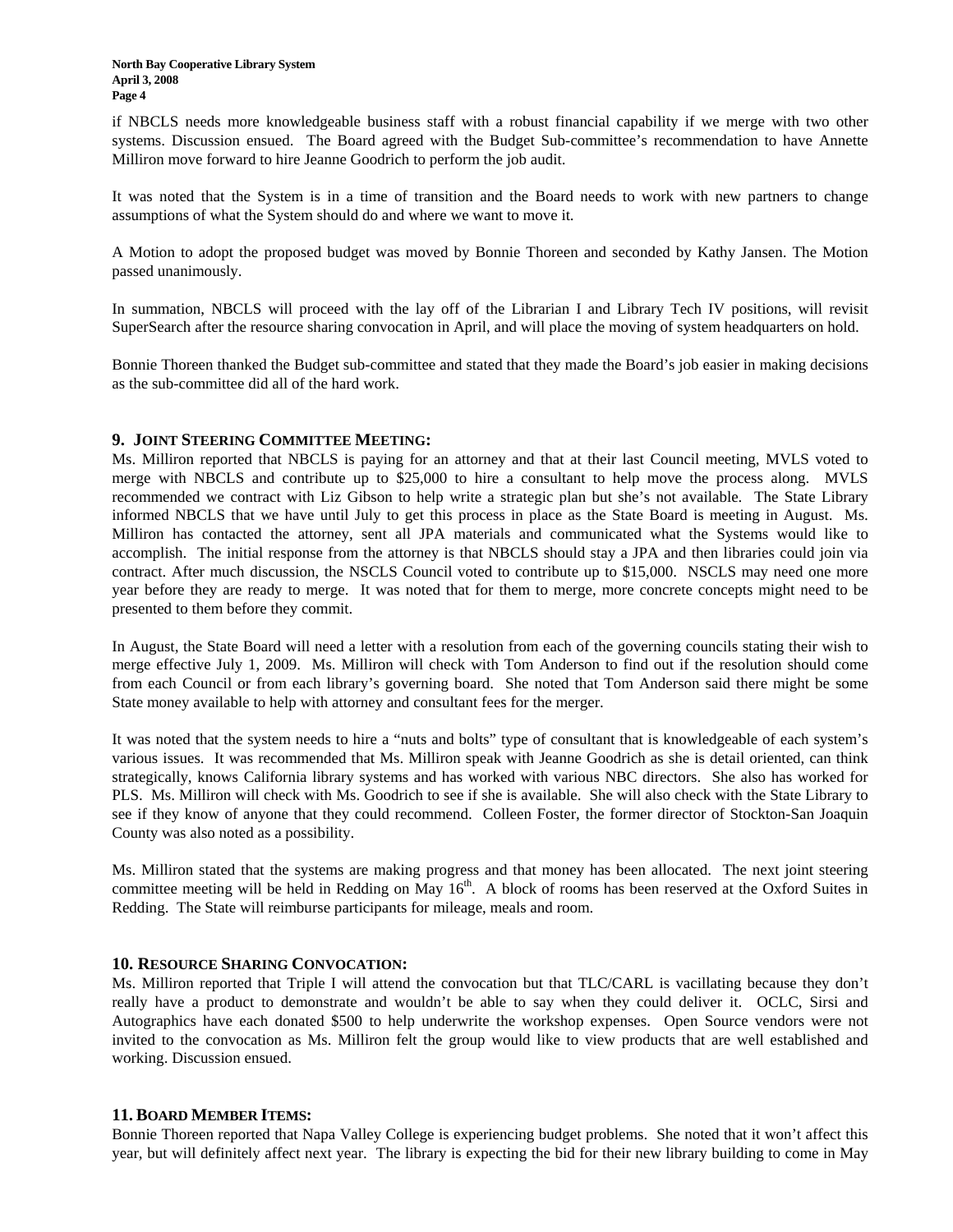8<sup>th</sup> and they are in the process of purchasing chairs.

Diane Smikahl reported that Benicia Public Library will experience a 1% budget cut for this year. The City of Benicia has asked all of its departments to limit their spending so she is being conservative. New structural defects have been found in the new library building but Ms. Smikahl has not received a full report as of yet. She reminded the Board that CLA Legislative Day in Sacramento is April  $16<sup>th</sup>$  and that information including position papers can be found on CLA's website.

Erin Duane reported that Solano Community College will be hiring adjunct librarians next semester to teach a library research class. They will also be looking for additional librarian instructors.

Jennifer Baker reported that she successfully negotiated a new salary structure for part-time librarians at St. Helena Public Library. The library is still in negotiations with the architect. Ms. Baker reported that she will be attending a workshop for Evergreen in Texas the week of resource convocation and that she might have something to report on when she returns.

Mel Lightbody reported that Mendocino County Library needs to cut \$300,000 from their budget next year. She noted that her library ranked 167 out of 181 libraries for having the lowest staffing levels.

Gregg Atkins reported that Dixon Public Library is actually looking at a slight budget increase for next year. He noted that his main concern right now is the Dixon School District, which is in poor financial shape. They are having to close schools and lay off school librarians staff. Dixon Public Library is assisting with the training of parent volunteers so they can help in the school libraries.

Ann Cousineau reported that the City of Vallejo is also experiencing financial problems and their \$400,000 contribution to the Solano County Library will be cut. This will most definitely affect their library hours and services at the JFK Branch. She stated that Solano County is opening their first public school library June 25<sup>th</sup> in Suisun. Solano County Library is done with building for a while. It was mentioned that some construction bids are coming in much lower than originally projected.

Patty Hector reported that she attended the PLA conference.

Anji Brenner reported that Mill Valley has a "status quo budget" but was told not to ask for much. She is concerned about the following year. The library is currently spending their refinanced bond money and are reviewing plans with the architects and discussing colors, etc. Ms. Brenner informed the Board that she attended an orientation on the Brown Act and that under the Brown Act, you are unable to change an agenda within 72 hours of posting unless it's an emergency that needs to be acted on before the next Board meeting. Discussion ensued.

David Dodd reported that all of the departments for the City of San Rafael were asked to prepare a budget with a 5% cut scenario. The San Rafael Public Library is at the tail end of their retrofit so the library has been painted, new windows and a HVAC system were installed. The HVAC system is still not working correctly. Mr. Dodd reported that MariNET is in talks with a potential new partner; the Dominican College, who is contemplating joining as a contract partner.

Sandy Cooper reported that she fortunately is not having to deal with the mandated cuts from the County of Sonoma since the library is a JPA. She noted that the County doesn't know how to project property tax so the library budget currently only has a COLA in it. The library does have reserves so they are moving ahead with purchasing the selfcheck equipment for their branches, which in turn has spurred a mass weeding project. The library still plans on upgrading their branches as well and are starting to conduct design standards.

Kathy Jansen reported that her deputy director started two weeks ago and she has already noticed a difference. The Lake County Library had the TBR cuts in their budget this year and next year, so the library's budget shouldn't be too bad. Ms. Jansen reported that two of the branches in Lakeport have wireless internet.